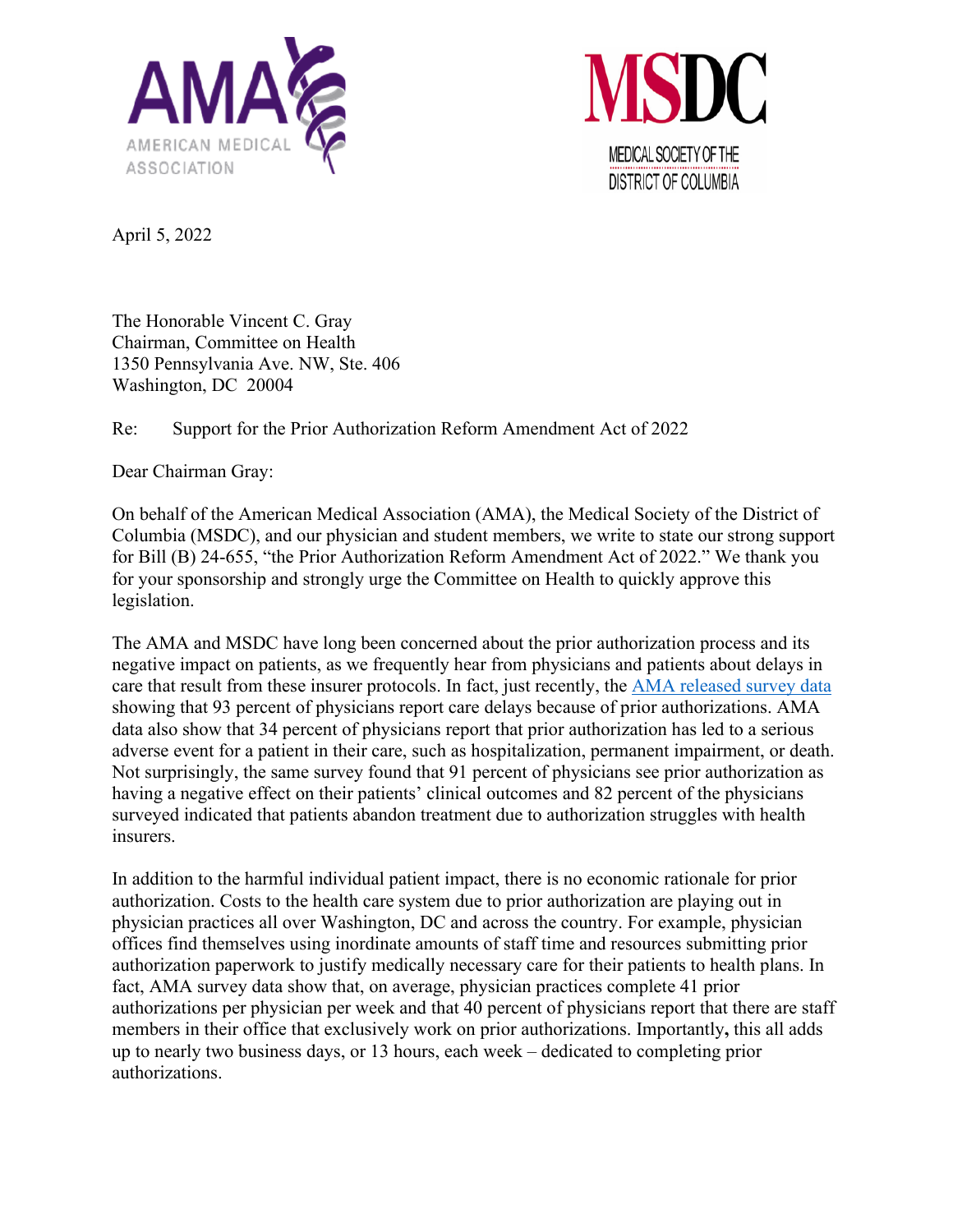The Honorable Vincent C. Gray April 5, 2022 Page 2

It is also important to recognize that these prior authorization burdens continue to place administrative pressure on physician practices – as they face staff shortages and attempt to regain their footing following the COVID-19 pandemic. Notably, a September 2021 *Stat* poll, from the Medical Group Management Association (MGMA), showed that 73 percent of medical practices ranked staffing as their biggest pandemic challenge heading into 2022, and another MGMA December poll revealed continued staffing concerns. Now more than ever, administrative burdens, such as prior authorization, weigh down physician practices and consume resources leading to fewer resources being allocated to direct patient care.

Moreover, by delaying care, undercutting recovery, and reducing the stability of patients' health, prior authorization increases workforce costs as patients miss work or may not be as productive in their jobs. For example, AMA survey data show that of physicians who treat patients between the ages of 18 and 65 currently in the workforce, more than half report that prior authorization has interfered with a patient's ability to perform their job responsibilities. While health plans undoubtedly see prior authorization as a cost-saving tool used to reduce spending on medically necessary care, the costs to patients, physician practices, employers, and the health care system is unjustifiable.

In 2018, in what looked like progress, health plans recognized the need to reduce the burden of prior authorization and [agreed](https://www.ama-assn.org/sites/ama-assn.org/files/corp/media-browser/public/arc-public/prior-authorization-consensus-statement.pdf) to make a series of improvements to the prior authorization process. Despite increasing evidence of harm, however, most health plans have made no meaningful progress on reforms. This means that passage of B 24-655 is necessary to improve access to care for patients in Washington, DC.

B 24-655 is a well-balanced approach to streamlining and right sizing the prior authorization process. It brings the District of Columbia in line with many states that have enacted similar reforms and sets an example for other policymakers in other states to follow. B 24-655 would reduce care delays from prior authorization requirements by mandating timely authorizations or denials from health plans. It also increases transparency in the process by requiring health plans to publicly post, and provides upon request, the items, and services subject to prior authorization restrictions. This allows patients to make informed decisions about their health insurance and providers to access requirements easily. Transparency would also be improved through the reporting of prior authorization statistics by health plans, including rates of approvals, denials and appeals, and wait-times for decisions.

In addition to the above, B 24-655 accomplishes the following critical reforms:

- eliminates repetitive prior authorizations for the same treatment;
- reduces care delays and the risk of destabilizing patients with a chronic condition and in ongoing treatment;
- reduces disruptions in care when patients switch health plans;
- recognizes that in some situations, prior authorization is never appropriate, and thereby prohibits prior authorization for medication for the treatment of opioid use disorder; and
- ensures that qualified and licensed physicians are the ones making adverse determinations or deciding appeals.